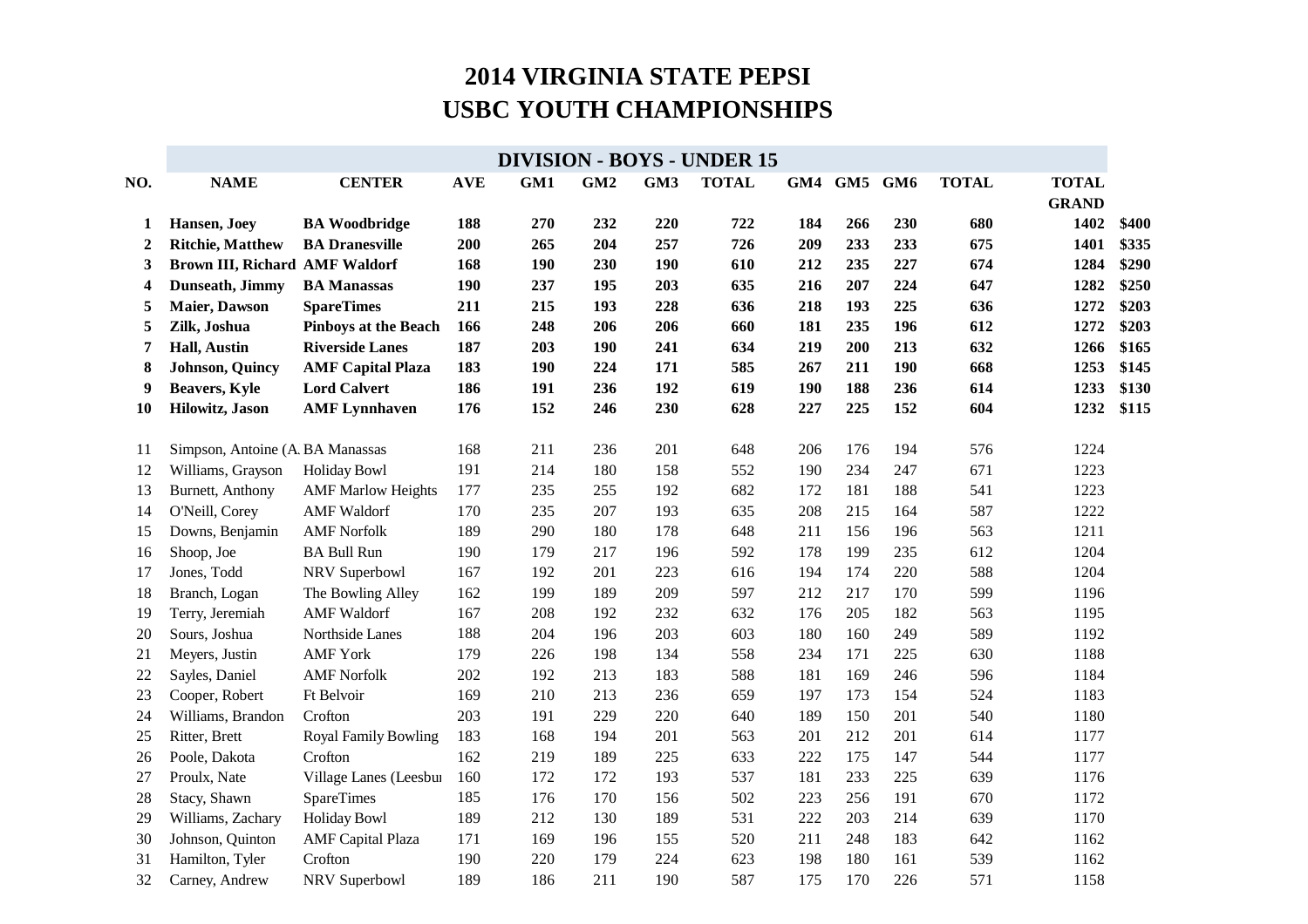|     | <b>DIVISION - BOYS - UNDER 15</b> |                                             |            |     |     |     |              |     |             |     |              |              |
|-----|-----------------------------------|---------------------------------------------|------------|-----|-----|-----|--------------|-----|-------------|-----|--------------|--------------|
| NO. | <b>NAME</b>                       | <b>CENTER</b>                               | <b>AVE</b> | GM1 | GM2 | GM3 | <b>TOTAL</b> |     | GM4 GM5 GM6 |     | <b>TOTAL</b> | <b>TOTAL</b> |
|     |                                   |                                             |            |     |     |     |              |     |             |     |              | <b>GRAND</b> |
| 33  | Wusk, Zachary                     | <b>AMF York</b>                             | 171        | 201 | 216 | 196 | 613          | 165 | 198         | 180 | 543          | 1156         |
| 34  | Portner, Joseph                   | Pinboys at the Beach                        | 179        | 160 | 258 | 170 | 588          | 168 | 222         | 177 | 567          | 1155         |
| 35  | Marciano, Hunter                  | <b>AMF Norfolk</b>                          | 189        | 171 | 205 | 234 | 610          | 167 | 158         | 219 | 544          | 1154         |
| 36  | Burns, Jakob                      | <b>BA</b> Southwest                         | 194        | 187 | 242 | 200 | 629          | 168 | 160         | 189 | 517          | 1146         |
| 37  | Pretlow, Roscoe                   | <b>AMF</b> Chesapeake                       | 212        | 226 | 214 | 191 | 631          | 158 | 145         | 206 | 509          | 1140         |
| 38  | Kidd, Trevor                      | The Bowling Alley                           | 189        | 195 | 220 | 165 | 580          | 169 | 203         | 187 | 559          | 1139         |
| 39  | Ellis, Keishon                    | <b>AMF</b> Fredericksburg                   | 186        | 200 | 182 | 180 | 562          | 169 | 236         | 168 | 573          | 1135         |
| 40  | Smith Jr, Kenneth                 | <b>Gator Bowl</b>                           | 167        | 201 | 218 | 170 | 589          | 188 | 223         | 135 | 546          | 1135         |
| 41  | Arangorin, Roger                  | <b>BA Manassas</b>                          | 173        | 182 | 206 | 234 | 622          | 189 | 130         | 191 | 510          | 1132         |
| 42  | Morales, Anthony                  | <b>Holiday Bowl</b>                         | 176        | 188 | 201 | 194 | 583          | 178 | 198         | 169 | 545          | 1128         |
| 43  | Nunn, Jacob                       | <b>AMF York</b>                             | 189        | 218 | 198 | 186 | 602          | 183 | 157         | 185 | 525          | 1127         |
| 44  | Lawson, Devin                     | NRV Superbowl                               | 162        | 209 | 187 | 159 | 555          | 193 | 200         | 179 | 572          | 1127         |
| 45  | Holbrook, Henry                   | <b>BA Bull Run</b>                          | 186        | 212 | 176 | 169 | 557          | 159 | 247         | 162 | 568          | 1125         |
| 46  | Akine, Michael                    | Fort Lee                                    | 167        | 181 | 179 | 173 | 533          | 185 | 181         | 213 | 579          | 1112         |
| 47  | Oliver, Pete                      | <b>AMF</b> Fredericksburg                   | 199        | 171 | 184 | 157 | 512          | 207 | 221         | 171 | 599          | 1111         |
| 48  | Little, Trenton                   | <b>Royal Family Bowling</b>                 | 181        | 191 | 195 | 190 | 576          | 133 | 203         | 197 | 533          | 1109         |
| 49  | Clawson, Ryan                     | <b>BA</b> Southwest                         | 195        | 215 | 170 | 217 | 602          | 184 | 175         | 148 | 507          | 1109         |
| 50  | Wallace, Kyle                     | <b>BA Chantilly</b>                         | 163        | 197 | 179 | 216 | 592          | 190 | 177         | 148 | 515          | 1107         |
| 51  | Smith, Kris                       | <b>Gator Bowl</b>                           | 152        | 235 | 202 | 169 | 606          | 165 | 161         | 174 | 500          | 1106         |
| 52  | Mayer, Dustin                     | <b>AMF York</b>                             | 175        | 185 | 189 | 182 | 556          | 184 | 185         | 180 | 549          | 1105         |
| 53  | Nepomuceno, Daniel Fort Lee       |                                             | 182        | 196 | 195 | 169 | 560          | 147 | 214         | 182 | 543          | 1103         |
| 54  |                                   | Updegraff, Christoph Village Lanes (Leesbur | 157        | 222 | 126 | 221 | 569          | 187 | 158         | 182 | 527          | 1096         |
| 55  | Leighty, Nicholas                 | Northside Lanes                             | 191        | 174 | 158 | 182 | 514          | 234 | 170         | 159 | 563          | 1077         |
| 56  | Smith, Kage                       | <b>BA Bull Run</b>                          | 167        | 195 | 152 | 167 | 514          | 166 | 139         | 257 | 562          | 1076         |
| 57  | Zickefoose, Brandon BA Manassas   |                                             | 194        | 153 | 150 | 201 | 504          | 193 | 188         | 189 | 570          | 1074         |
| 58  | Coradin, Jonathan                 | <b>BA</b> Manassas                          | 181        | 119 | 170 | 190 | 479          | 202 | 201         | 191 | 594          | 1073         |
| 59  | Sullivan, Braeden                 | <b>AMF</b> Waldorf                          | 162        | 168 | 213 | 191 | 572          | 155 | 129         | 212 | 496          | 1068         |
| 60  | Serio, Austin                     | <b>AMF York</b>                             | 162        | 174 | 233 | 161 | 568          | 157 | 177         | 166 | 500          | 1068         |
| 61  | Brede, Kevin                      | <b>BA Southwest</b>                         | 169        | 163 | 171 | 179 | 513          | 203 | 166         | 179 | 548          | 1061         |
| 62  | Robinson, Owen                    | <b>BA Chantilly</b>                         | 164        | 138 | 164 | 202 | 504          | 195 | 191         | 168 | 554          | 1058         |
| 63  | Archer, Quinn                     | <b>BA Short Pump</b>                        | 170        | 145 | 222 | 150 | 517          | 168 | 200         | 168 | 536          | 1053         |
| 64  | Thompson, Tyler                   | Village Lanes (Glou'ste                     | 157        | 142 | 180 | 204 | 526          | 149 | 187         | 188 | 524          | 1050         |
| 65  | Glazier, Timothy                  | <b>SpareTimes</b>                           | 168        | 155 | 149 | 165 | 469          | 211 | 203         | 160 | 574          | 1043         |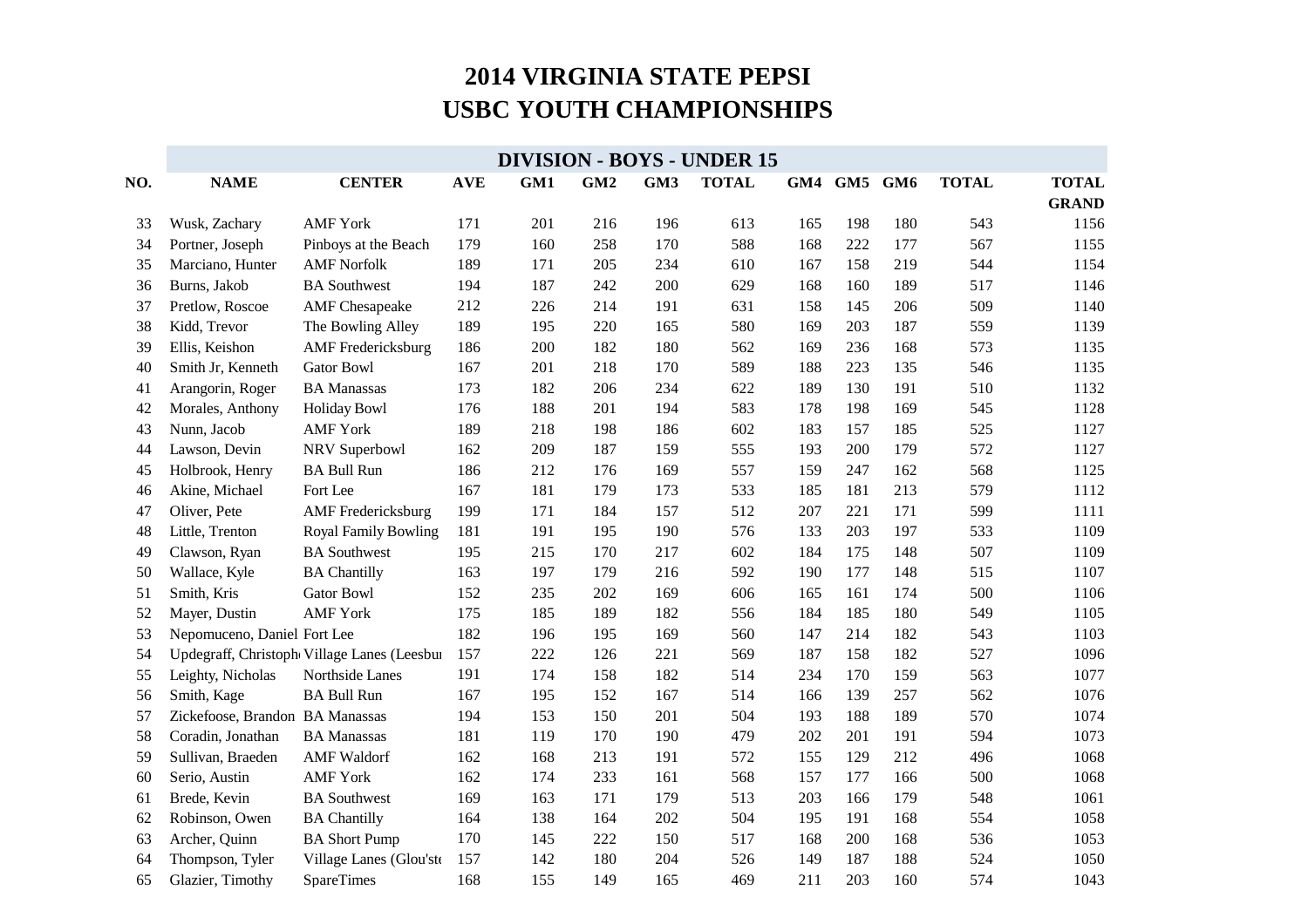|     | <b>DIVISION - BOYS - UNDER 15</b>      |                           |            |     |                 |     |              |     |     |     |              |              |
|-----|----------------------------------------|---------------------------|------------|-----|-----------------|-----|--------------|-----|-----|-----|--------------|--------------|
| NO. | <b>NAME</b>                            | <b>CENTER</b>             | <b>AVE</b> | GM1 | GM <sub>2</sub> | GM3 | <b>TOTAL</b> | GM4 | GM5 | GM6 | <b>TOTAL</b> | <b>TOTAL</b> |
|     |                                        |                           |            |     |                 |     |              |     |     |     |              | <b>GRAND</b> |
| 66  | Holbrook, Hunter                       | <b>BA Bull Run</b>        | 166        | 144 | 194             | 163 | 501          | 153 | 204 | 182 | 539          | 1040         |
| 67  | Middleton, Ryen                        | <b>BA</b> Woodbridge      | 172        | 153 | 141             | 197 | 491          | 170 | 203 | 173 | 546          | 1037         |
| 68  | Sekely, Ryan                           | <b>BA Bull Run</b>        | 184        | 152 | 180             | 197 | 529          | 157 | 181 | 170 | 508          | 1037         |
| 69  | Johnson, Nicholas A. The Bowling Alley |                           | 149        | 179 | 162             | 174 | 515          | 165 | 213 | 142 | 520          | 1035         |
| 70  | Beasley, Robbie                        | <b>SpareTimes</b>         | 135        | 188 | 180             | 163 | 531          | 166 | 184 | 151 | 501          | 1032         |
| 71  | Morrison, Max                          | Riverside Lanes           | 188        | 173 | 190             | 144 | 507          | 173 | 174 | 177 | 524          | 1031         |
| 72  | Rountree, Gary                         | <b>AMF</b> Chesapeake     | 190        | 145 | 182             | 151 | 478          | 162 | 190 | 200 | 552          | 1030         |
| 73  | Deniston, Steven                       | <b>AMF</b> Waldorf        | 161        | 151 | 139             | 166 | 456          | 198 | 214 | 160 | 572          | 1028         |
| 74  | Truslow, Austin                        | <b>Staunton Lanes</b>     | 181        | 209 | 143             | 178 | 530          | 181 | 154 | 163 | 498          | 1028         |
| 75  | Hooper, Clifford                       | <b>AMF Williamsburg</b>   | 135        | 153 | 160             | 181 | 494          | 185 | 202 | 147 | 534          | 1028         |
| 76  | Dean, Dalton                           | <b>AMF</b> Fredericksburg | 170        | 191 | 166             | 170 | 527          | 178 | 160 | 161 | 499          | 1026         |
| 77  | Ballowe, Jordan                        | <b>AMF York</b>           | 169        | 162 | 209             | 156 | 527          | 204 | 185 | 110 | 499          | 1026         |
| 78  | Via, George-Parker                     | <b>BA</b> Manassas        | 142        | 145 | 156             | 182 | 483          | 168 | 193 | 178 | 539          | 1022         |
| 79  | Carter, Chris                          | Crofton                   | 169        | 145 | 159             | 171 | 475          | 187 | 190 | 170 | 547          | 1022         |
| 80  | Newsom, William                        | Franklin Bowling Cent     | 197        | 158 | 175             | 149 | 482          | 187 | 152 | 199 | 538          | 1020         |
| 81  | Lesjak, Oliver                         | <b>BA Falls Church</b>    | 147        | 159 | 181             | 171 | 511          | 145 | 167 | 191 | 503          | 1014         |
| 82  | Bynum, Zachary                         | Potomac Lanes             | 179        | 184 | 180             | 135 | 499          | 161 | 163 | 191 | 515          | 1014         |
| 83  | Mitchell, Jacob                        | Quantico                  | 146        | 151 | 208             | 166 | 525          | 149 | 155 | 179 | 483          | 1008         |
| 84  | Thompson, Zachary                      | Village Lanes (Glou'ste   | 157        | 200 | 166             | 159 | 525          | 166 | 121 | 194 | 481          | 1006         |
| 85  | Kennerly, Xavier                       | <b>AMF Marlow Heights</b> | 140        | 181 | 160             | 139 | 480          | 176 | 154 | 190 | 520          | 1000         |
| 86  | Jackson, Brandon                       | Lord Calvert              | 185        | 192 | 168             | 158 | 518          | 161 | 143 | 177 | 481          | 999          |
| 87  | Granger, Benjamin                      | <b>AMF</b> Shrader        | 153        | 131 | 179             | 159 | 469          | 190 | 175 | 164 | 529          | 998          |
| 88  | Jackson, Jordan                        | <b>AMF</b> Capital Plaza  | 168        | 188 | 178             | 183 | 549          | 146 | 149 | 150 | 445          | 994          |
| 89  | Carr, Joshua                           | <b>AMF</b> Chesapeake     | 162        | 163 | 225             | 158 | 546          | 139 | 141 | 167 | 447          | 993          |
| 90  | Wang, Jonathan                         | <b>BA Chantilly</b>       | 143        | 180 | 152             | 203 | 535          | 168 | 148 | 142 | 458          | 993          |
| 91  | Dellis, Coby                           | Riverside Lanes           | 146        | 167 | 142             | 166 | 475          | 211 | 160 | 144 | 515          | 990          |
| 92  | Roope, Alex                            | NRV Superbowl             | 153        | 180 | 149             | 159 | 488          | 178 | 162 | 161 | 501          | 989          |
| 93  | Hauber, Jon                            | <b>AMF</b> Fredericksburg | 156        | 190 | 145             | 177 | 512          | 155 | 161 | 158 | 474          | 986          |
| 94  | Henderson, Khaelin                     | <b>BA Short Pump</b>      | 162        | 177 | 163             | 172 | 512          | 151 | 172 | 149 | 472          | 984          |
| 95  | Peterson, Alex                         | The Bowling Alley         | 146        | 148 | 182             | 143 | 473          | 192 | 158 | 152 | 502          | 975          |
| 96  | Johnson, Chris                         | <b>BA</b> Woodbridge      | 141        | 170 | 155             | 194 | 519          | 147 | 159 | 149 | 455          | 974          |
| 97  | Bell, Justin                           | <b>Holiday Bowl</b>       | 151        | 172 | 152             | 200 | 524          | 131 | 164 | 155 | 450          | 974          |
| 98  | Denig, Karrington                      | Pinboys at the Beach      | 164        | 143 | 153             | 156 | 452          | 192 | 167 | 163 | 522          | 974          |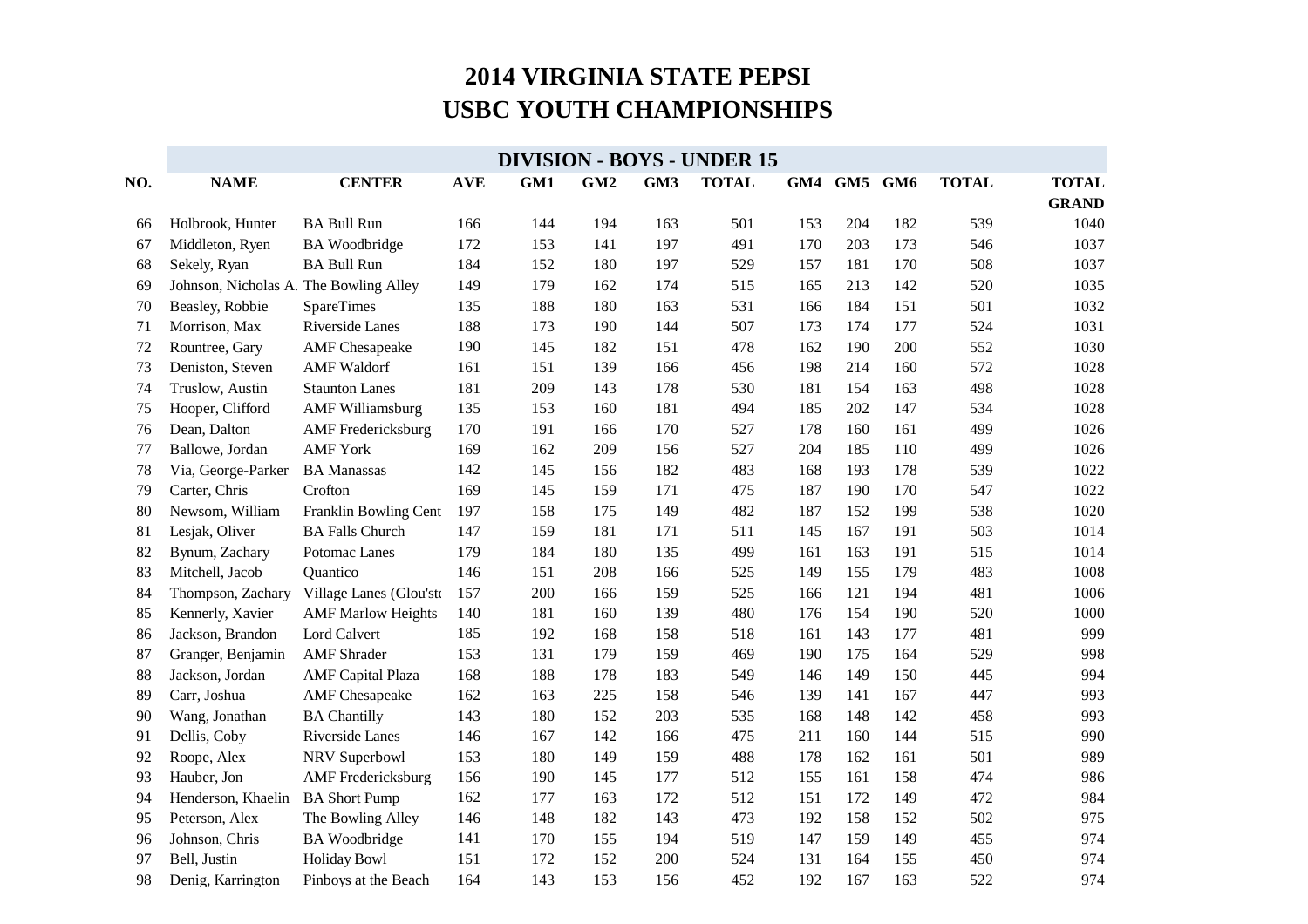|     | <b>DIVISION - BOYS - UNDER 15</b> |                             |            |     |                 |     |              |     |             |     |              |              |
|-----|-----------------------------------|-----------------------------|------------|-----|-----------------|-----|--------------|-----|-------------|-----|--------------|--------------|
| NO. | <b>NAME</b>                       | <b>CENTER</b>               | <b>AVE</b> | GM1 | GM <sub>2</sub> | GM3 | <b>TOTAL</b> |     | GM4 GM5 GM6 |     | <b>TOTAL</b> | <b>TOTAL</b> |
|     |                                   |                             |            |     |                 |     |              |     |             |     |              | <b>GRAND</b> |
| 99  | Snider, JR                        | <b>AMF</b> Western Branch   | 142        | 170 | 157             | 156 | 483          | 163 | 159         | 169 | 491          | 974          |
| 100 | Farlow, Leonard                   | Ft. Meade                   | 139        | 171 | 157             | 140 | 468          | 179 | 154         | 171 | 504          | 972          |
| 101 | Ferguson, Matthew                 | <b>AMF</b> Chesapeake       | 164        | 156 | 135             | 132 | 423          | 220 | 189         | 137 | 546          | 969          |
| 102 | Liffiton, Mark                    | <b>BA</b> Gaithersburg      | 190        | 145 | 155             | 176 | 476          | 161 | 122         | 209 | 492          | 968          |
| 103 | Flores, Jose                      | <b>BA</b> Dranesville       | 156        | 144 | 157             | 144 | 445          | 188 | 166         | 168 | 522          | 967          |
| 104 | Hoover, Wade                      | <b>Valley Lanes</b>         | 181        | 158 | 147             | 172 | 477          | 200 | 137         | 147 | 484          | 961          |
| 105 | Dawson, Joseph                    | <b>Valley Lanes</b>         | 157        | 117 | 121             | 176 | 414          | 153 | 224         | 158 | 535          | 949          |
| 106 | Bowen, Bryson                     | <b>BA</b> Southwest         | 146        | 148 | 164             | 110 | 422          | 132 | 204         | 191 | 527          | 949          |
| 107 | Simms, Robert                     | <b>AMF</b> Dale City        | 144        | 133 | 173             | 161 | 467          | 170 | 168         | 142 | 480          | 947          |
| 108 | Milton, Damien                    | Rocky Mount                 | 146        | 172 | 165             | 164 | 501          | 119 | 166         | 161 | 446          | 947          |
| 109 | Simms, Joseph                     | <b>AMF</b> Dale City        | 144        | 151 | 156             | 157 | 464          | 166 | 168         | 146 | 480          | 944          |
| 110 | LaTulip, Derek                    | Fort Lee                    | 117        | 181 | 149             | 118 | 448          | 175 | 179         | 142 | 496          | 944          |
| 111 | Dean, Brandon                     | <b>AMF</b> Lynnhaven        | 147        | 147 | 190             | 131 | 468          | 173 | 179         | 123 | 475          | 943          |
| 112 | Bostic, Desean                    | <b>SpareTimes</b>           | 147        | 158 | 138             | 168 | 464          | 168 | 143         | 163 | 474          | 938          |
| 113 | Brannon, Gavin                    | Village Lanes (Leesbur      | 141        | 124 | 138             | 191 | 453          | 126 | 200         | 157 | 483          | 936          |
| 114 | Humphries, Sammy                  | Riverside Lanes             | 131        | 141 | 155             | 127 | 423          | 143 | 183         | 186 | 512          | 935          |
| 115 | Hartman, Logan                    | The Bowling Alley           | 171        | 133 | 126             | 170 | 429          | 170 | 172         | 164 | 506          | 935          |
| 116 | Payne, Curtis                     | <b>BA Bull Run</b>          | 154        | 164 | 158             | 178 | 500          | 170 | 138         | 125 | 433          | 933          |
| 117 | Miller, Dawson                    | Lord Calvert                | 159        | 132 | 191             | 149 | 472          | 145 | 177         | 138 | 460          | 932          |
| 118 | Sipos, Tyler                      | <b>AMF Western Branch</b>   | 169        | 143 | 146             | 165 | 454          | 196 | 145         | 134 | 475          | 929          |
| 119 | Seeley, Nicholas                  | <b>BA Short Pump</b>        | 168        | 142 | 176             | 161 | 479          | 128 | 171         | 150 | 449          | 928          |
| 120 | Dunkley, Alex                     | <b>AMF</b> Dale City        | 143        | 92  | 146             | 185 | 423          | 171 | 189         | 139 | 499          | 922          |
| 121 | Chase, Jaymes                     | <b>Liberty Lanes</b>        | 144        | 111 | 192             | 125 | 428          | 172 | 177         | 140 | 489          | 917          |
| 122 | Bankston II, Denard Ft Belvoir    |                             | 201        | 166 | 127             | 155 | 448          | 174 | 139         | 150 | 463          | 911          |
| 123 | Godsey, Alex                      | <b>BA</b> Eastern           | 152        | 145 | 144             | 183 | 472          | 158 | 135         | 135 | 428          | 900          |
| 124 | Bowman, Zach                      | <b>Royal Family Bowling</b> | 112        | 133 | 165             | 110 | 408          | 187 | 178         | 126 | 491          | 899          |
| 125 | Jackson, Marshai                  | <b>AMF</b> Capital Plaza    | 162        | 138 | 151             | 161 | 450          | 181 | 133         | 133 | 447          | 897          |
| 126 | Aldous, Tristan                   | Langley                     | 135        | 135 | 136             | 151 | 422          | 169 | 156         | 149 | 474          | 896          |
| 127 | Davis, Braydon                    | The Bowling Alley           | 130        | 133 | 180             | 177 | 490          | 147 | 146         | 111 | 404          | 894          |
| 128 | Reames, Jaylen                    | Franklin Bowling Cent       | 137        | 141 | 128             | 139 | 408          | 143 | 160         | 176 | 479          | 887          |
| 129 | Falla, Aldo                       | <b>BA Bull Run</b>          | 158        | 142 | 142             | 164 | 448          | 126 | 146         | 163 | 435          | 883          |
| 130 | Winslow, Anthony                  | <b>AMF York</b>             | 117        | 147 | 159             | 116 | 422          | 175 | 146         | 139 | 460          | 882          |
| 131 | Cottle, Ethan                     | <b>BA Falls Church</b>      | 122        | 118 | 161             | 138 | 417          | 169 | 147         | 143 | 459          | 876          |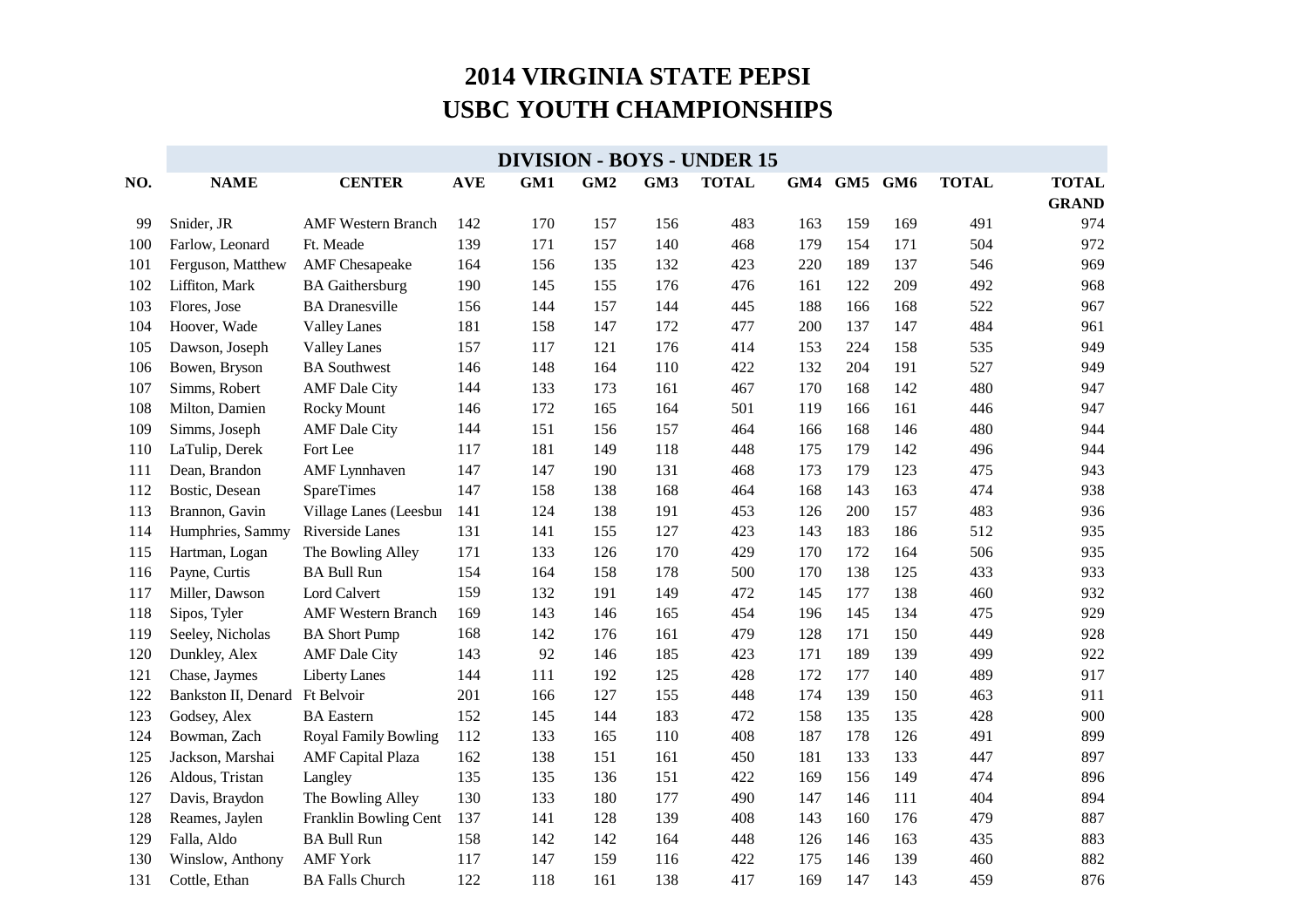|     | <b>DIVISION - BOYS - UNDER 15</b> |                           |            |     |                 |     |              |     |         |     |              |              |
|-----|-----------------------------------|---------------------------|------------|-----|-----------------|-----|--------------|-----|---------|-----|--------------|--------------|
| NO. | <b>NAME</b>                       | <b>CENTER</b>             | <b>AVE</b> | GM1 | GM <sub>2</sub> | GM3 | <b>TOTAL</b> | GM4 | GM5 GM6 |     | <b>TOTAL</b> | <b>TOTAL</b> |
|     |                                   |                           |            |     |                 |     |              |     |         |     |              | <b>GRAND</b> |
| 132 | Browning, Jesse                   | The Bowling Alley         | 149        | 145 | 120             | 156 | 421          | 176 | 116     | 163 | 455          | 876          |
| 133 | Moore, Elijah                     | SpareTimes                | 137        | 136 | 159             | 146 | 441          | 156 | 127     | 151 | 434          | 875          |
| 134 | Wood, Sean                        | The Bowling Alley         | 123        | 127 | 156             | 150 | 433          | 106 | 144     | 176 | 426          | 859          |
| 135 | Root, Raymond                     | Village Lanes (Glou'ste   | 112        | 150 | 135             | 155 | 440          | 144 | 133     | 141 | 418          | 858          |
| 136 | Skaggs, Christopher               | Langley                   | 141        | 136 | 127             | 146 | 409          | 171 | 128     | 141 | 440          | 849          |
| 137 | Mattice, Caleb                    | <b>AMF</b> Fredericksburg | 110        | 108 | 131             | 150 | 389          | 146 | 137     | 176 | 459          | 848          |
| 138 | Walls, Shane                      | <b>AMF</b> Waldorf        | 126        | 122 | 151             | 172 | 445          | 142 | 118     | 139 | 399          | 844          |
| 139 | Ryan, Brennan                     | Lord Calvert              | 153        | 126 | 132             | 118 | 376          | 180 | 126     | 162 | 468          | 844          |
| 140 | Payne, Bryce                      | <b>BA</b> Woodbridge      | 140        | 125 | 153             | 146 | 424          | 119 | 133     | 161 | 413          | 837          |
| 141 | Showalter, Nick                   | Mountain Run              | 122        | 166 | 139             | 150 | 455          | 127 | 127     | 115 | 369          | 824          |
| 142 | Garcia, Maverick                  | Village Lanes (Glou'ste   | 107        | 140 | 99              | 137 | 376          | 104 | 151     | 191 | 446          | 822          |
| 143 | Ayre, Micah                       | <b>BA Falls Church</b>    | 128        | 136 | 176             | 107 | 419          | 135 | 138     | 127 | 400          | 819          |
| 144 | Raynor, Myles                     | Northside Lanes           | 132        | 128 | 124             | 131 | 383          | 149 | 128     | 149 | 426          | 809          |
| 145 | Blackwood, Blake                  | Royal Family Bowling      | 118        | 169 | 142             | 96  | 407          | 100 | 160     | 140 | 400          | 807          |
| 146 | Henderson, Kharon                 | <b>BA Short Pump</b>      | 138        | 129 | 142             | 124 | 395          | 158 | 122     | 131 | 411          | 806          |
| 147 | Doan, Bryce                       | <b>AMF</b> Chesapeake     | 154        | 133 | 170             | 128 | 431          | 144 | 112     | 114 | 370          | 801          |
| 148 | Abelende, Cody                    | <b>Liberty Lanes</b>      | 127        | 129 | 111             | 115 | 355          | 128 | 171     | 147 | 446          | 801          |
| 149 | Amos, Cory                        | <b>Rocky Mount</b>        | 152        | 150 | 159             | 115 | 424          | 118 | 130     | 124 | 372          | 796          |
| 150 | Lewis, Everett                    | <b>AMF</b> Shrader        | 123        | 143 | 103             | 113 | 359          | 165 | 131     | 139 | 435          | 794          |
| 151 | Brill, Elijah                     | <b>AMF</b> Dale City      | 83         | 124 | 115             | 179 | 418          | 145 | 110     | 115 | 370          | 788          |
| 152 | Catlett, Alex                     | Pinboys at the Beach      | 135        | 150 | 133             | 142 | 425          | 129 | 109     | 114 | 352          | 777          |
| 153 | Hubbard, Marquis                  | <b>BA</b> Eastern         | 124        | 120 | 97              | 132 | 349          | 97  | 162     | 167 | 426          | 775          |
| 154 | Lace, Patrick                     | <b>AMF</b> Chesapeake     | 145        | 93  | 103             | 144 | 340          | 180 | 131     | 123 | 434          | 774          |
| 155 | Robinson, Ian                     | <b>AMF Western Branch</b> | 139        | 119 | 112             | 145 | 376          | 138 | 130     | 129 | 397          | 773          |
| 156 | Hazelwood, Tyler                  | Northside Lanes           | 101        | 114 | 141             | 127 | 382          | 115 | 145     | 128 | 388          | 770          |
| 157 | Trujillo, Ed                      | Lee Hi Lanes              | 112        | 148 | 142             | 116 | 406          | 130 | 139     | 94  | 363          | 769          |
| 158 | Tingler, Christopher              | Thunder Alley             | 122        | 116 | 120             | 113 | 349          | 133 | 155     | 116 | 404          | 753          |
| 159 | Dunemann, Noah                    | Northside Lanes           | 84         | 131 | 104             | 135 | 370          | 129 | 114     | 139 | 382          | 752          |
| 160 | Caldwell, Bobby                   | Village Lanes (Leesbur    | 151        | 132 | 92              | 128 | 352          | 173 | 112     | 113 | 398          | 750          |
| 161 | Wiehrs, Andrew                    | Village Lanes (Glou'ste   | 111        | 105 | 96              | 128 | 329          | 125 | 174     | 117 | 416          | 745          |
| 162 | Scott, John                       | <b>AMF Norfolk</b>        | 117        | 105 | 102             | 142 | 349          | 140 | 126     | 124 | 390          | 739          |
| 163 | Purpura, Chris                    | Village Lanes (Leesbur    | 98         | 150 | 100             | 125 | 375          | 111 | 123     | 117 | 351          | 726          |
| 164 | Stewart, Shaun                    | <b>AMF Western Branch</b> | 110        | 141 | 112             | 131 | 384          | 107 | 119     | 109 | 335          | 719          |